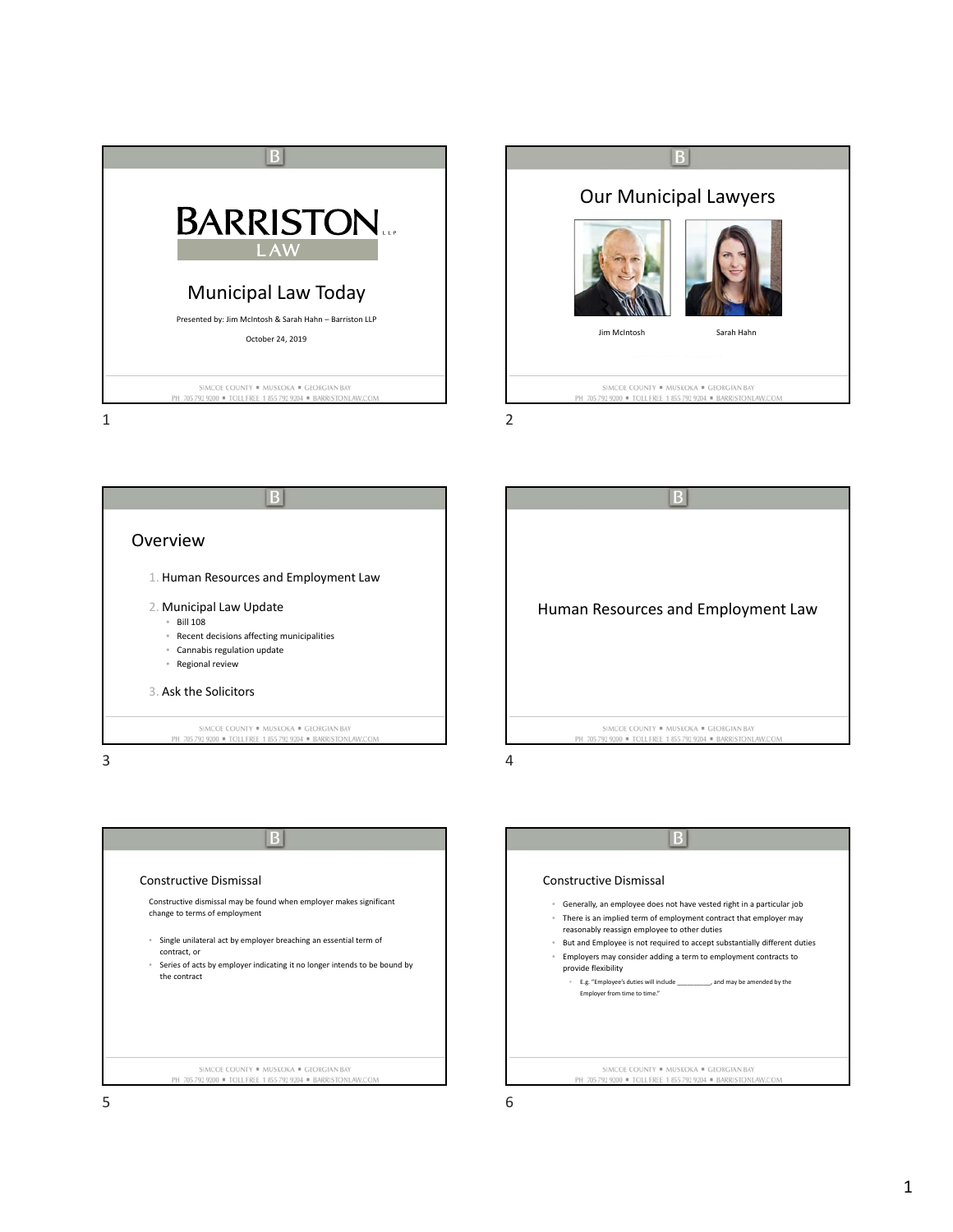| Job Descriptions                                                                                                                                                                                                                                                                                                                                                                                                                                                                                           | Job Descriptions Whalley v Cape Breton Regional Municipality                                                                                                                                                                                                                                                                                                                                                                                                                                                                                                                                                                                                                                                                                                                                                                                                                                                                                                                                                                                                                                                                                                                                                                                                                                                                                                    |
|------------------------------------------------------------------------------------------------------------------------------------------------------------------------------------------------------------------------------------------------------------------------------------------------------------------------------------------------------------------------------------------------------------------------------------------------------------------------------------------------------------|-----------------------------------------------------------------------------------------------------------------------------------------------------------------------------------------------------------------------------------------------------------------------------------------------------------------------------------------------------------------------------------------------------------------------------------------------------------------------------------------------------------------------------------------------------------------------------------------------------------------------------------------------------------------------------------------------------------------------------------------------------------------------------------------------------------------------------------------------------------------------------------------------------------------------------------------------------------------------------------------------------------------------------------------------------------------------------------------------------------------------------------------------------------------------------------------------------------------------------------------------------------------------------------------------------------------------------------------------------------------|
| <b>Whalley v Cape Breton Regional Municipality, 2018 NSSC 325</b><br>Employee worked mainly on one project for his 15 year career until he<br>was reassigned. He promptly quit and alleged constructive dismissal.<br>Test: Would a reasonable person have felt that the essential terms of the<br>employment contract were being substantially changed?<br>Since the job description was worded broadly, the municipality could<br>۰<br>reassign files and the court did not find constructive dismissal. | In conjunction with other departments in a partnership with the community and its appropriate agencies and the public<br>sector, develops an internal strategy that will enable the municipality to play a lead role in creating a self-sustaining,<br>competitive economy in this region.<br>Manages the implementation of municipally approved recommendations of the Cape Breton County Economic<br>Development Authority's economic development strategy.<br>Manages the overall plan for the administration of municipally owned industrial parks and prepares studies, reports and<br>related information for future management and rationalization of all industrial parks in the region.<br>Defines procedures and service levels for industrial (business) parks. Develops required marketing strategies for the<br>recruitment of new investment and growth from within initiatives.<br>Initiates, directs and negotiates public private sector contractual agreements with business looking to establish or expand<br>in the area<br>For the purpose of establishing growth for the region, develops and sustains liaison between CBRM and local economic<br>development agencies, including but not limited to: Cape Breton Economic Development Authority, Board of Trade.<br>Downtown Development organizations, and Community Development groups |
| SIMCOE COUNTY . MUSKOKA . GEORGIAN BAY<br>PH 705 792 9200 · TOLL FREE 1 855 792 9204 · BARRISTONLAW.COM                                                                                                                                                                                                                                                                                                                                                                                                    | SIMCOE COUNTY . MUSKOKA . GEORGIAN BAY<br>PH 705 792 9200 · TOLL FREE 1 855 792 9204 · BARRISTONLAW.COM                                                                                                                                                                                                                                                                                                                                                                                                                                                                                                                                                                                                                                                                                                                                                                                                                                                                                                                                                                                                                                                                                                                                                                                                                                                         |





 $\overline{B}$ Employee of Municipality or Local Board? Does a BIA Manager fall under *MEA* s.30(1) either as an employee of the municipality or local board? • *Municipal Affairs Act*: "local board" includes "body or local authority established or exercising any power or authority under any general or special Act with respect to any of the affairs or purposes […] of a municipality" • *Municipal Act, 2001:* Business Improvement Areas: 204(2.1): "A board of management is a local board of the municipality for all purposes" • BIA would be considered a local board, so a manager of the BIA would be an employee of a local board • Would therefore have to take an unpaid leave of absence as of the date of nomination as member of Council SIMCOE COUNTY \* MUSKOKA \* GEORGIAN BAY PH 705 792 9200 = TOLL FREE 1 855 792 9204 = BARRISTONLAW.COM  $11$  12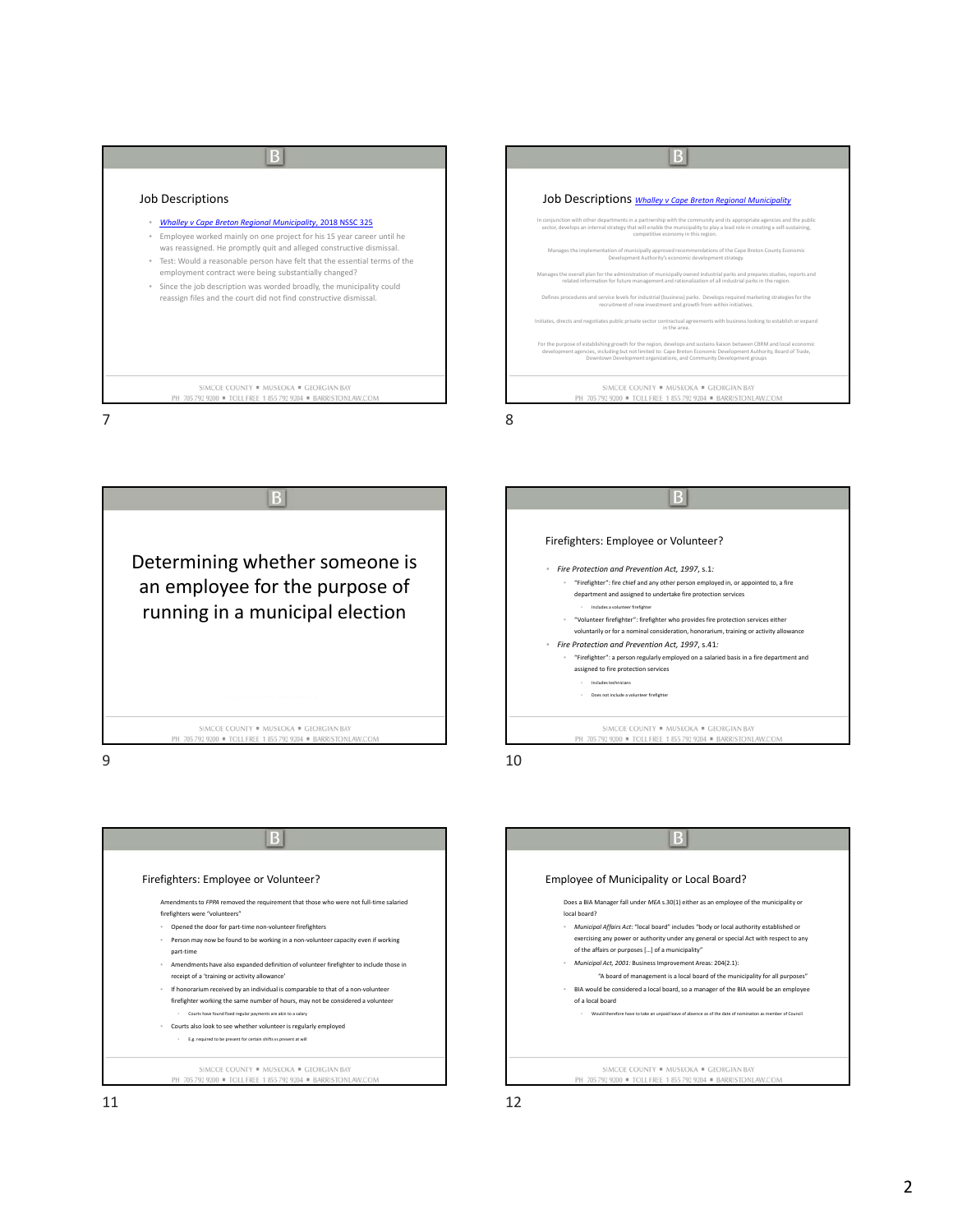

 $13$  14









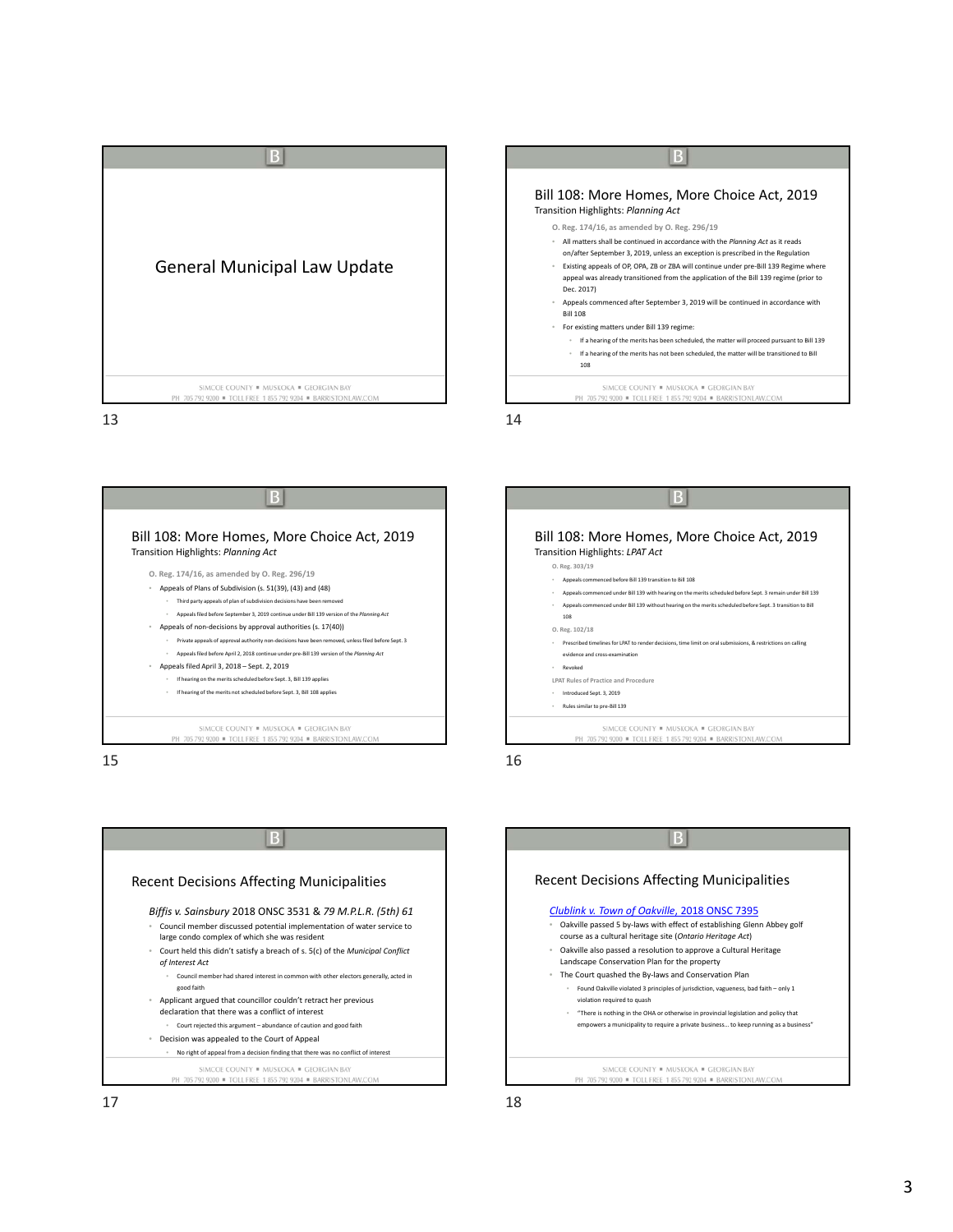| <b>Recent Decisions Affecting Municipalities</b>                                                                                                                                                                                                                                                                                                                                                                                                                                                                           | <b>Recent Decisions Affecting Municipalities</b>                                                                                                                                                                                                                                                                                                                                                                                                                                                                                                                                                                                                                                                                                  |
|----------------------------------------------------------------------------------------------------------------------------------------------------------------------------------------------------------------------------------------------------------------------------------------------------------------------------------------------------------------------------------------------------------------------------------------------------------------------------------------------------------------------------|-----------------------------------------------------------------------------------------------------------------------------------------------------------------------------------------------------------------------------------------------------------------------------------------------------------------------------------------------------------------------------------------------------------------------------------------------------------------------------------------------------------------------------------------------------------------------------------------------------------------------------------------------------------------------------------------------------------------------------------|
| Clublink v. Town of Oakville, 2018 ONSC 7395<br>"Badges of bad faith" (from Toronto Taxi Alliance Inc. v. City of Toronto, 2015 ONSC 685)<br>Questionable timing<br>Decisions made under false pretenses<br>Improper motives<br>Lack of notice<br>Setting aside of the usual practices & procedures<br>Keeping the parties most affected in the dark<br>Law singling out one individual/property<br>By-law was said to be applicable to all cultural heritage landscapes, but<br>application was aimed at Glen Abbey alone | Clublink v. Town of Oakville, 2018 ONSC 7395<br>Vagueness: Court cited Wainfleet Wind Energy Inc. v. Township of<br>Wainflett, 2013 ONSC 2194, para 31:<br>A by-law is invalid for vagueness and uncertainty if: (a) it is not sufficiently intelligible<br>to provide an adequate basis for legal debate and reasoned analysis; (b) it fails to<br>sufficiently delineate any area of risk; and, (c) it offers "no grasp" for courts to perform<br>their interpretive function. This standard is exacting, and the onus is on the applicant<br>to establish that the by-law should be declared invalid.<br>Terminology not susceptible to an agreed-upon definition, or too general<br>to be applied to specific cases, is vague |
| SIMCOE COUNTY . MUSKOKA . GEORGIAN BAY<br>PH 705 792 9200 · TOLL FREE 1 855 792 9204 · BARRISTONLAW.COM<br>19                                                                                                                                                                                                                                                                                                                                                                                                              | SIMCOE COUNTY . MUSKOKA . GEORGIAN BAY<br>PH 705 792 9200 · TOLL FREE 1 855 792 9204 · BARRISTONLAW.COM                                                                                                                                                                                                                                                                                                                                                                                                                                                                                                                                                                                                                           |

 $|B|$ Recent Decisions Affecting Municipalities *Tay (Township) v. Fan*, 2018 ONSC 6375 • Respondents were growing 800+ marihuana plants in structure on their property contrary to the Township's zoning by‐law • Licensed growers conducting their activities [legally] for personal, medical use • Court granted interlocutory injunction, enjoining Respondents from growing, cultivating, processing or otherwise producing marijuana at the property SIMCOE COUNTY = MUSKOKA = GEORGIAN BAY PH 705 792 9200 = TOLL FREE 1 855 792 9204 = BARRISTONLAW.COM





21 22

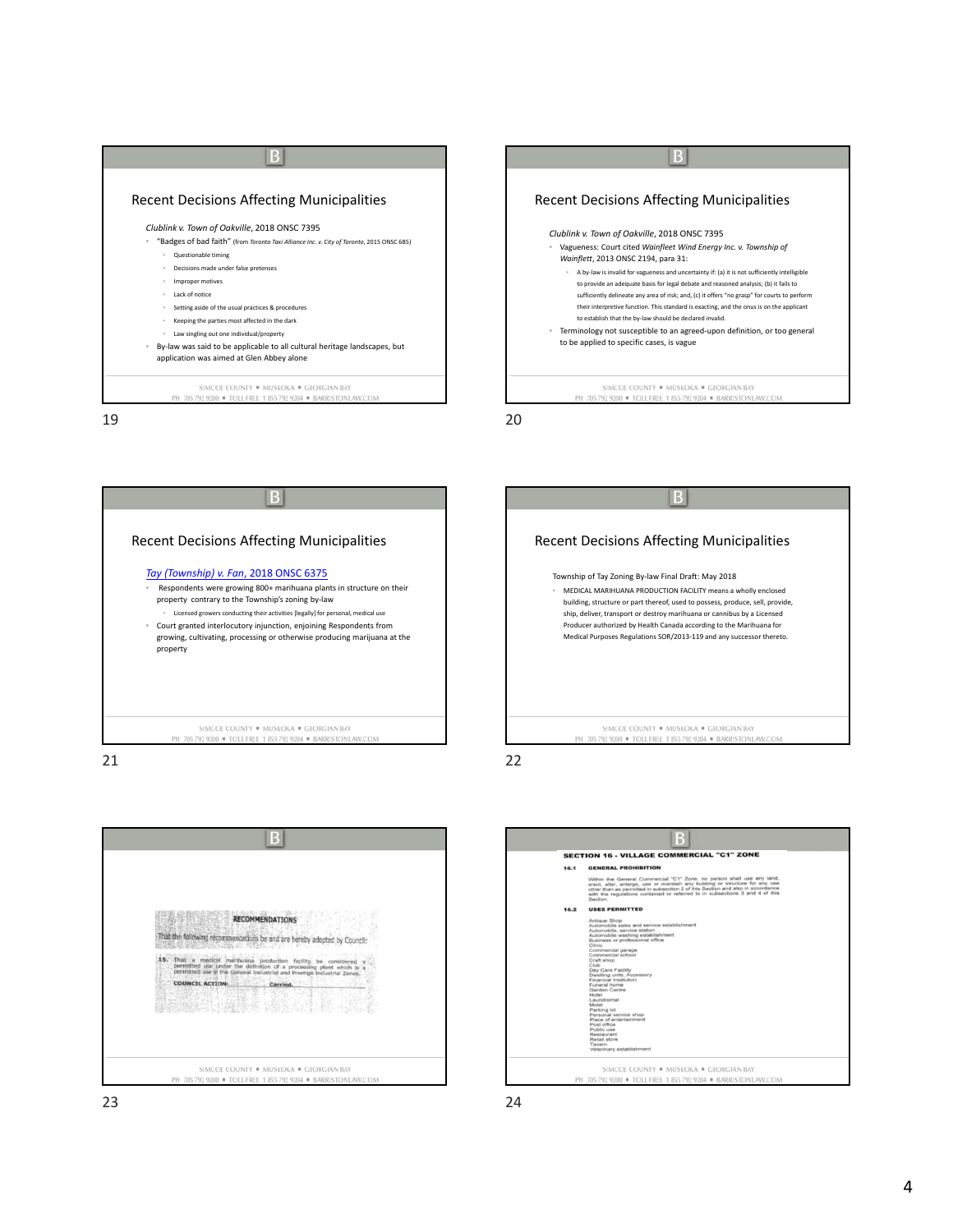|      | <b>SECTION 22 - GENERAL INDUSTRIAL "M1" ZONE</b>                                                                                                                                                                                                                                                                                                                                                                                                                                                                                                                                                                                                                                                    |
|------|-----------------------------------------------------------------------------------------------------------------------------------------------------------------------------------------------------------------------------------------------------------------------------------------------------------------------------------------------------------------------------------------------------------------------------------------------------------------------------------------------------------------------------------------------------------------------------------------------------------------------------------------------------------------------------------------------------|
| 22.1 | <b>GENERAL PROHIBITION</b>                                                                                                                                                                                                                                                                                                                                                                                                                                                                                                                                                                                                                                                                          |
|      | Within an Industrial "M1" Zone no person shall use any land, erect,<br>alter, enlarge, use or maintain any building or structure for any use<br>other than as permitted in subsection 2 of this Section and also in<br>accordance with the regulations contained or referred to in subsections<br>3 and 4 of this Section.                                                                                                                                                                                                                                                                                                                                                                          |
| 22.2 | <b>USES PERMITTED</b>                                                                                                                                                                                                                                                                                                                                                                                                                                                                                                                                                                                                                                                                               |
|      | Accessory commercial use and wholesale use<br>Accessory office<br>Accessory open yard storage<br>Assembly plant<br>Automobile Repair Garage<br>Automobile sales and rental establishment<br>Bulk fuel storage and supply<br>Commercial garage<br>Commercial self-storage facility<br>Construction or building supply yard<br>Contractor's yard<br>Custom workshop<br>Dwelling unit, Accessory<br>Existing salvage yard<br>Fabricating plant<br>Farm implement or heavy equipment sales outlet<br>Marina sales and service establishment<br>Manufacturing plant<br>Machine shop<br>Processing plant<br>Sawmill or planing mill<br>Service repair shop<br><b>Transportation terminal</b><br>Warehouse |

 $25$  25







Regional Governance Review • There were reportedly 8,500 submissions made to the special advisors • Results were submitted to the province on September 20 but have not [yet] been made public • There is speculation that the results will not be made public • Because the province appointed special advisers to do the review, they may argue that Seiling and Fenn are simply providing confidential advice to it • If commissioners had been appointed, the expectation would be that the report would be public • The province need not follow the recommendations of the report SIMCOE COUNTY \* MUSKOKA \* GEORGIAN BAY PH 705 792 9200 = TOLL FREE 1 855 792 9204 = BARRISTONLAW.COM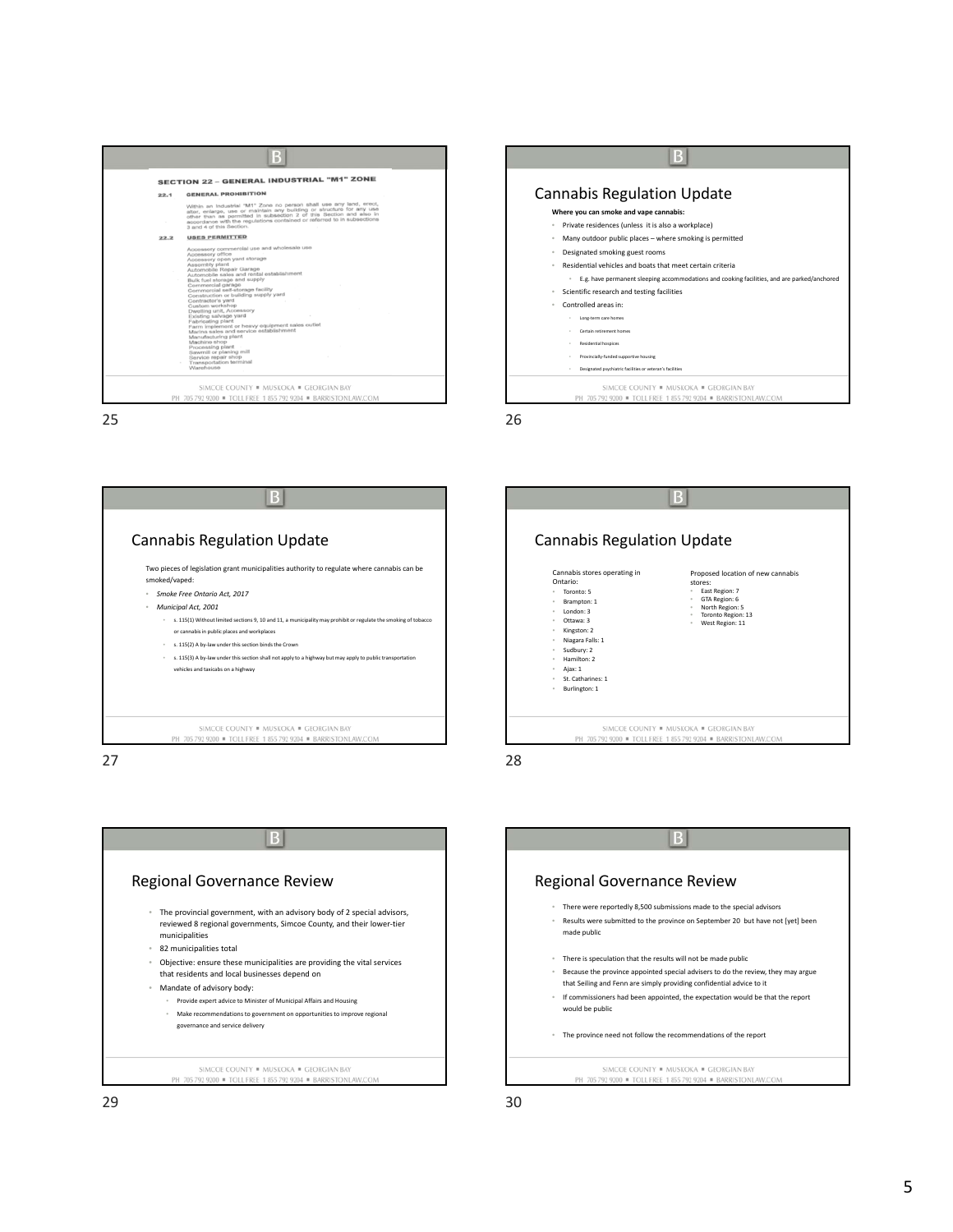| Two Roads Less Travelled                                                                                                                                                                                                                                                                                                                                                                                                                                                                                                       | Two Roads Less Travelled                                                                                                                                                                                                                                                                                                                                                                            |  |  |
|--------------------------------------------------------------------------------------------------------------------------------------------------------------------------------------------------------------------------------------------------------------------------------------------------------------------------------------------------------------------------------------------------------------------------------------------------------------------------------------------------------------------------------|-----------------------------------------------------------------------------------------------------------------------------------------------------------------------------------------------------------------------------------------------------------------------------------------------------------------------------------------------------------------------------------------------------|--|--|
| <b>Colonization Roads</b>                                                                                                                                                                                                                                                                                                                                                                                                                                                                                                      | <b>Colonization Roads</b>                                                                                                                                                                                                                                                                                                                                                                           |  |  |
| What Are They?                                                                                                                                                                                                                                                                                                                                                                                                                                                                                                                 | What Are They?                                                                                                                                                                                                                                                                                                                                                                                      |  |  |
| No mention of the term "colonization roads" in Municipal Act, 2001 or any of its<br>predecessor legislation<br>Nevertheless, status as highways recognized by Section 26 of the Act because<br>they existed in law on December 31, 2002<br>Origin goes back to the early 1800's - Highway Act of 1810<br>Legislation recognized road allowances laid out by the King's surveyors and roads<br>created through the expenditure of public money<br>Also recognized roads created where Statute Labour had been usually performed | Most colonization roads not surveyed - simply axed and cleared<br>Purpose was to get settlers inland to settlement areas via the most favourable<br>route<br>Colonization roads meander and deviate to avoid topographical obstacles - did<br>not always follow surveyed road allowances<br>Colonization roads may vary in width depending upon where and how wide they<br>were cleared/constructed |  |  |
| SIMCOE COUNTY . MUSKOKA . GEORGIAN BAY<br>PH 705 792 9200 · TOLL FREE 1 855 792 9204 · BARRISTONLAW.COM                                                                                                                                                                                                                                                                                                                                                                                                                        | SIMCOE COUNTY . MUSKOKA . GEORGIAN BAY<br>PH 705 792 9200 · TOLL FREE 1 855 792 9204 · BARRISTONLAW.COM                                                                                                                                                                                                                                                                                             |  |  |
|                                                                                                                                                                                                                                                                                                                                                                                                                                                                                                                                | 32                                                                                                                                                                                                                                                                                                                                                                                                  |  |  |



İ B 謂 i. SIMCOE COUNTY . MUSKOKA . GEORGIAN BAY PH 705 792 9200 = TOLL FREE 1 855 792 9204 = BARRISTONLAW.COM

R Two Roads Less Travelled **Colonization Roads** What is Their Status? • Until they are stopped up and closed by by‐law, they are highways • Even though not recorded in the Land Registry Office, they are vested in the local municipality • Once identified by survey, the municipality can and should have its vested interest recorded • Once municipal ownership has been recorded, the colonization road is dealt with as any other highway • There is no increased maintenance obligation – can simply remain an unmaintained road (or trail) • Can be stopped up, closed and sold at the discretion of the local municipality subject to notice • Some colonization roads serve as travel routes for ATVs and snowmobiles SIMCOE COUNTY . MUSKOKA . GEORGIAN BAY PH 705 792 9200 = TOLL FREE 1 855 792 9204 = BARRISTONLAW.COM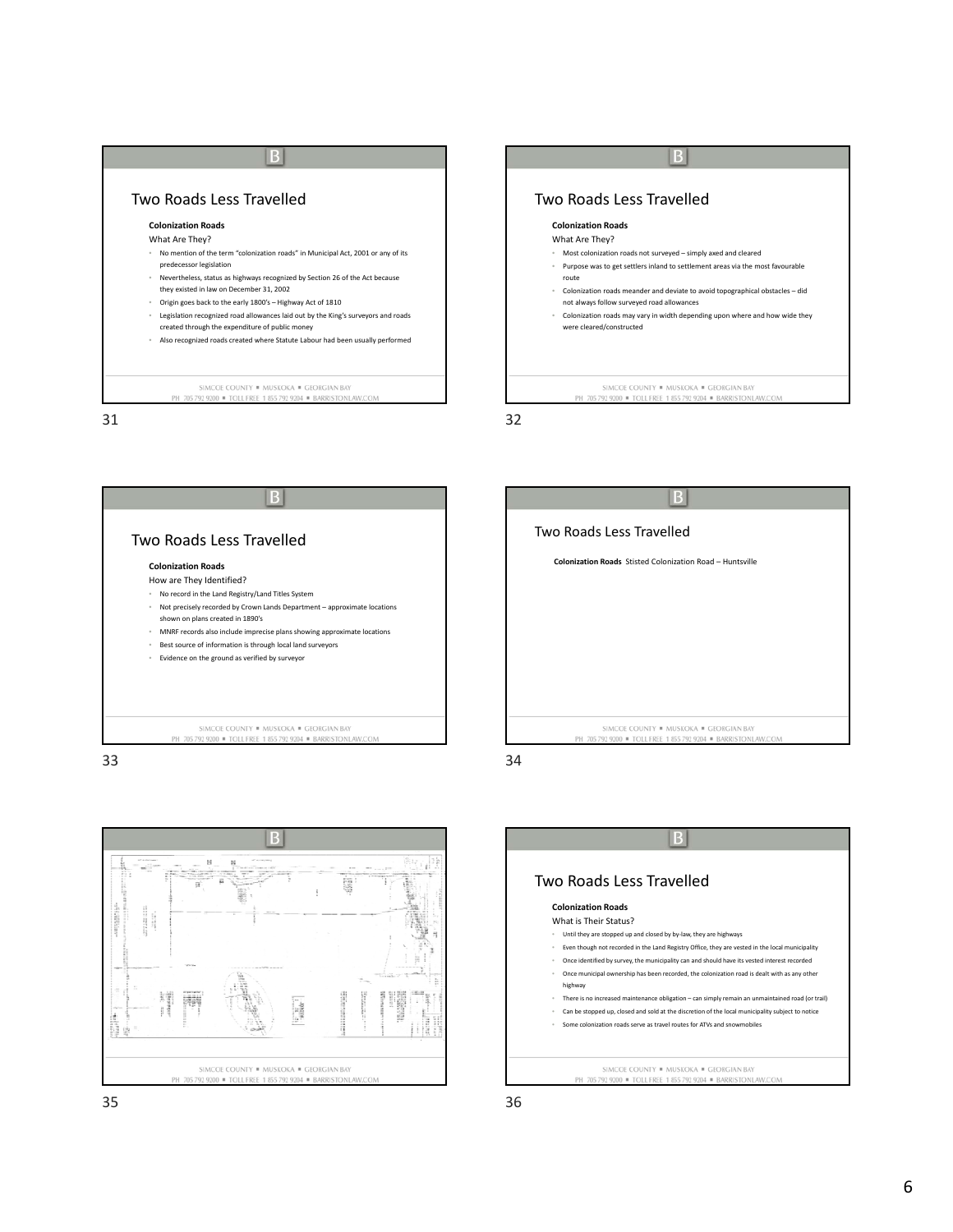

 $\vert$  B Two Roads Less Travelled **Deviation Roads** What are They? • Roads that have been created or constructed on land other than that laid out as part of a road allowance • The terms "trespass road" and "forced road" are synonymously used and refer to a road that crosses over private property • The term "given road" is a variable that suggests an implied dedication of the land by the owner for public use • A deviation road may be constructed on land deeded to the local municipality by the private owner for that purpose SIMCOE COUNTY . MUSKOKA . GEORGIAN BAY PH 705 792 9200 = TOLL FREE 1 855 792 9204 = BARRISTONLAW.COM

 $37$  38